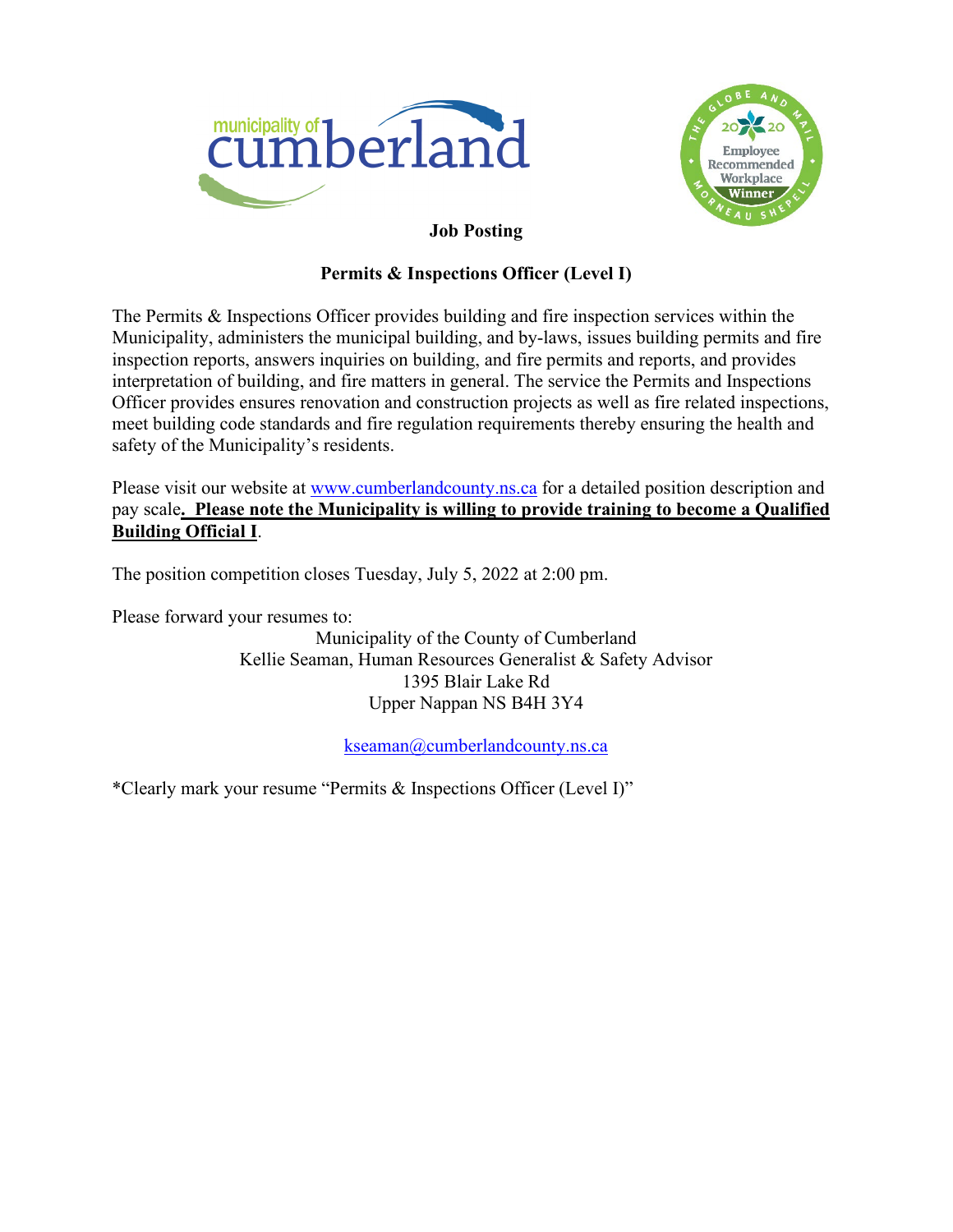

Position Description

# **Permits and Inspections Officer (Level I)**

*Engineering Department*

#### **Overview**

This position is appointed by Council as Building Official (as qualified) pursuant to the Nova Scotia Building Code Act, and Fire Inspector pursuant to the Nova Scotia *Fire Safety Act*. The Officer provides building and fire inspection services within the Municipality, administers the municipal building, and by-laws, issues building permits and fire inspection reports, answers inquiries on building, and fire permits and reports, and provides interpretation of building, and fire matters in general. The service the Permits and Inspections Officer provides ensures renovation and construction projects as well as fire related inspections, meet building code standards and fire regulation requirements thereby ensuring the health and safety of the Municipality's residents.

The Permits and Inspections Officer conducts themselves in a professional, competent manner at all times when representing Cumberland County with building owners, tenants, outside agencies and internal service providers.

This position reports to the Permits and Inspections Supervisor.

#### **Behavioural Competencies**

Behavioural competencies are how we behave, act, and think in the workplace. They are attained through formal and informal education and training, life, and work experiences, and in our relationships. The core competencies required by this position include:

Customer Service Communication

Accountability Relationship Building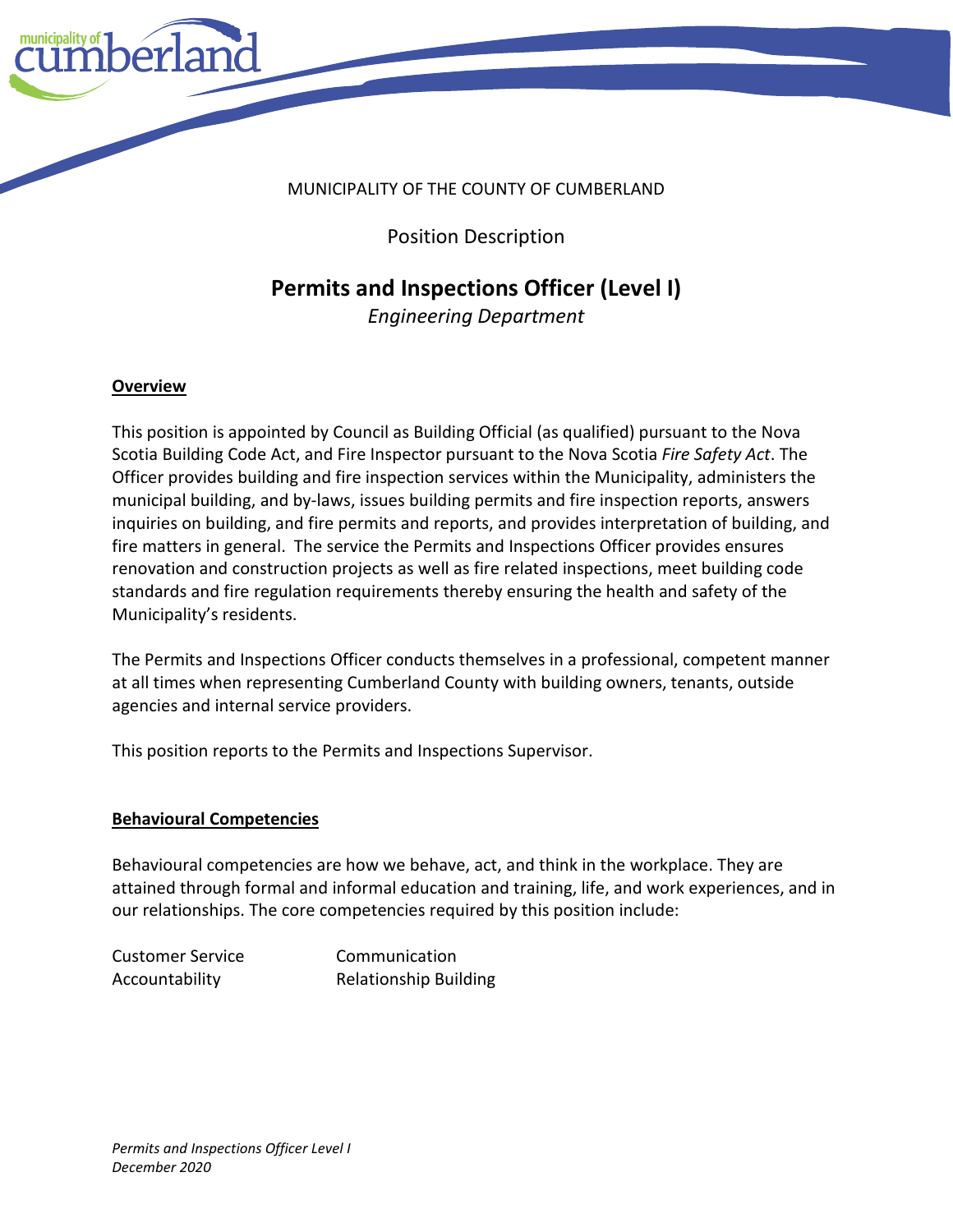

## **Outcomes and Key Responsibility**

**Health and Safety – act with others inside and outside the team to create effective health and safety plans.** 

- Help create and use the work plan, the business processes, and systems that will ensure team and public safety, including that of contractors and partners of the Municipality;
- Work with the Permits and Inspections Supervisor to create a plan for site and project work as well as the regular duties of the team, to ensure protection of health, and the staff work collaboratively to activate the plan;
- Use appropriate employee work practices and implement and monitor compliance associated with departmental occupational health and safety program;
- Work with the Permits and Inspections Supervisor to ensure site risk management and all work is conducted in a cost-effective manner and in the best interest of the Municipality;
- Responsible under the Internal Responsibility System (IRS) as defined in the Nova Scotia Occupational Health and Safety Act to have a direct responsibility for health and safety as an essential element of the work; and
- Work in consultation with supervisors and management to select and use tools and equipment that meet the safety, cost, effectiveness, and operational needs suitable for the work undertaken by the team.

## **Planning and Accountability - work within the departmental plans that engages the team, as well as internal and external clients and which will support successful customer service.**

- Align and create standards to ensure the consistent and fair application of regulations governing permits and inspections. Work with the team to develop and evolve this standard;
- Ensure that all operations are conducted in a respectful and responsible way, ensuring that all decisions and actions comply with the relevant legislation, policies, and procedures; and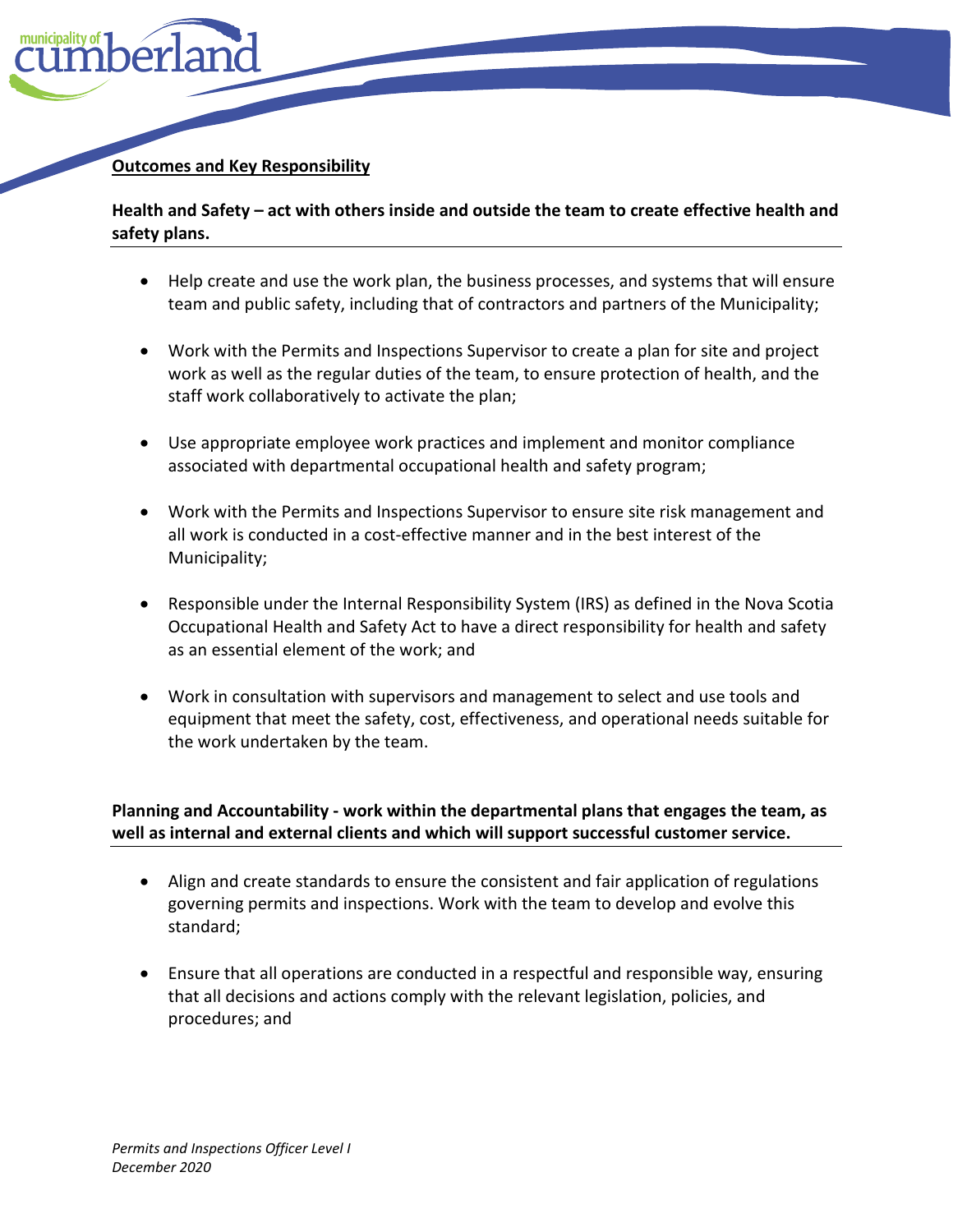• Provide technical advice, direction and work with the public, professionals, builders, architects, engineers, developers, and municipal staff regarding building permits, building inspections, and fire inspections.

## **Technical Responsibility – apply and develop the skills necessary to discharge the technical assignments of the team in a cost efficient and effective manner.**

- Issue building permits, conduct detailed inspections, plan examination reviews, and fulfill the responsibilities of a Building Official and Fire Inspector per the *Building Code Act*, *Fire Safety Act*, and other relevant municipal by-laws;
- Respond to questions and concerns from the public in a proactive manner;
- Inform property and building owners of "non-compliant" conditions and initiate such action as necessary to achieve compliance including Cease Construction Orders, Notices, etc., regarding building and fire compliance;
- Identify and report on inaccuracies in the property data;
- Maintain contemporaneous, thorough, and accurate records of all activities;
- Document and file evidence and data and represent the Municipality during legal proceedings, including testimony as an expert witness;
- Administer operational guidelines, occupational health and safety standards, regulations, policies, systems, and procedures for safe and efficient permit and inspection operations;
- Review and coordinate the development of operational policies and guidelines, and recommend any changes or additions deemed necessary;
- Maintain regulatory appointments (Municipal Building Official and Fire Inspector);
- Assist in the mentorship and guidance of junior positions;
- Prepare long form prosecution referrals;
- Remain current in all regulatory and technical construction and development standards;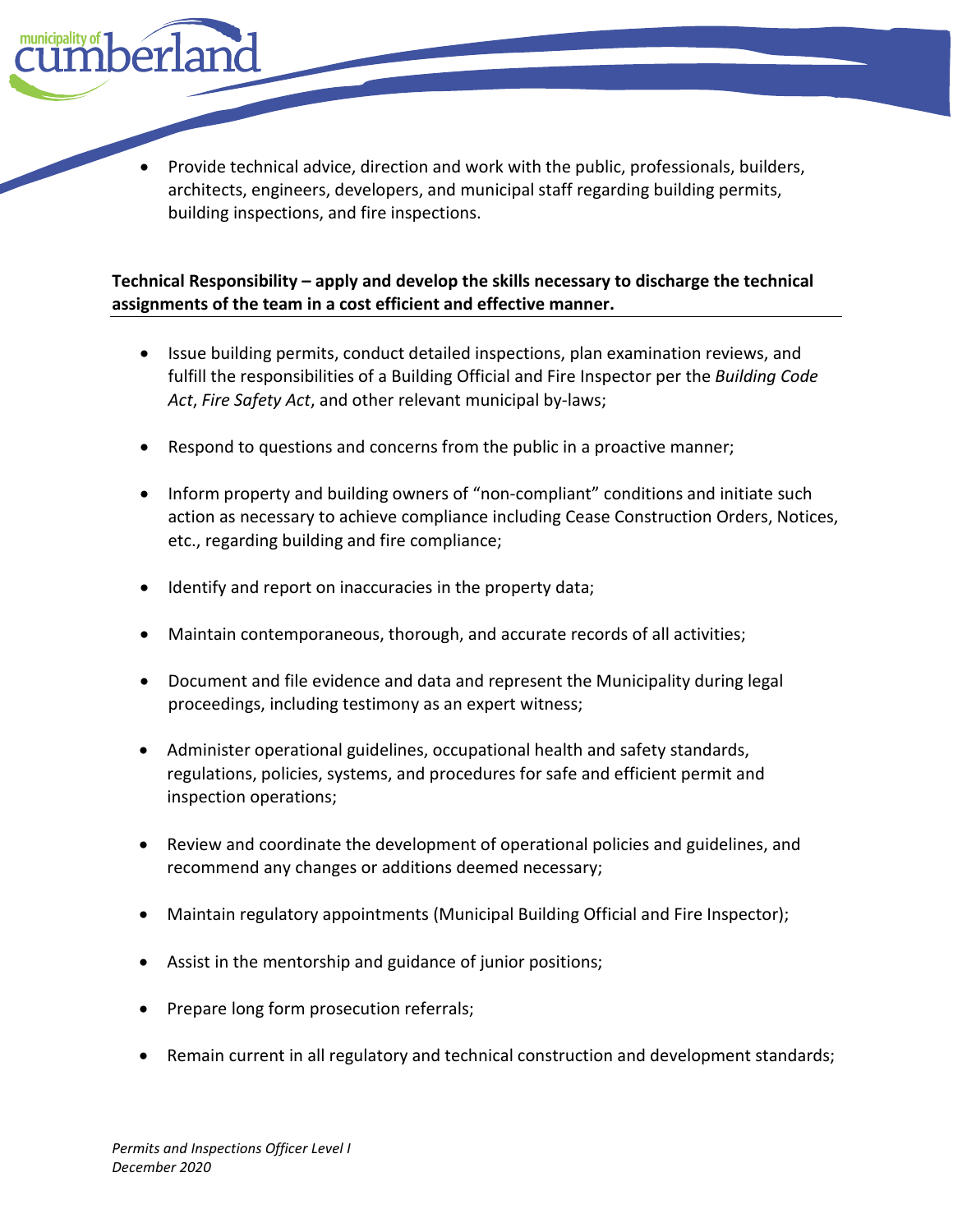

- Responsible for other duties assigned as appropriate to the function and responsibilities of the position;
- Inspect existing buildings and occupancies for compliance with the *Nova Scotia Fire Safety Act* and regulations and various municipal by-laws;
- Review tender documents for compliance with Orders to Remedy required under the *Fire Safety Act*;
- Respond to requests for inspections of Residential Occupancies under the *Fire Safety Act*;
- Perform inspections as a municipal Fire Inspector in all residential occupancies in accordance with the *Fire Safety Act*; and
- Evaluate, recommend, and approve fire safety plans.

# **Reporting and Data – keep, apply, and record data that support team and corporate effective decision making.**

- Prepare and maintain all information, data, and forms as well as reports necessary to maintain all department and organizational functions as required;
- Document code violations, confirm where no permits have been issued, prepare and issue Cease Construction, Cease Occupancy, and Compliance Orders and review documentation with the Municipal Solicitor; and
- Ensure records are developed and maintained to support ongoing activities including activities related to legal proceedings.

# **People Leadership, Communication and Management – participates as a member of a strong team that collaborates with others and supports County directions and strategy.**

• Maintain and observe all team, department, and organizational standards as assigned or arise from duties regarding effective people management practices;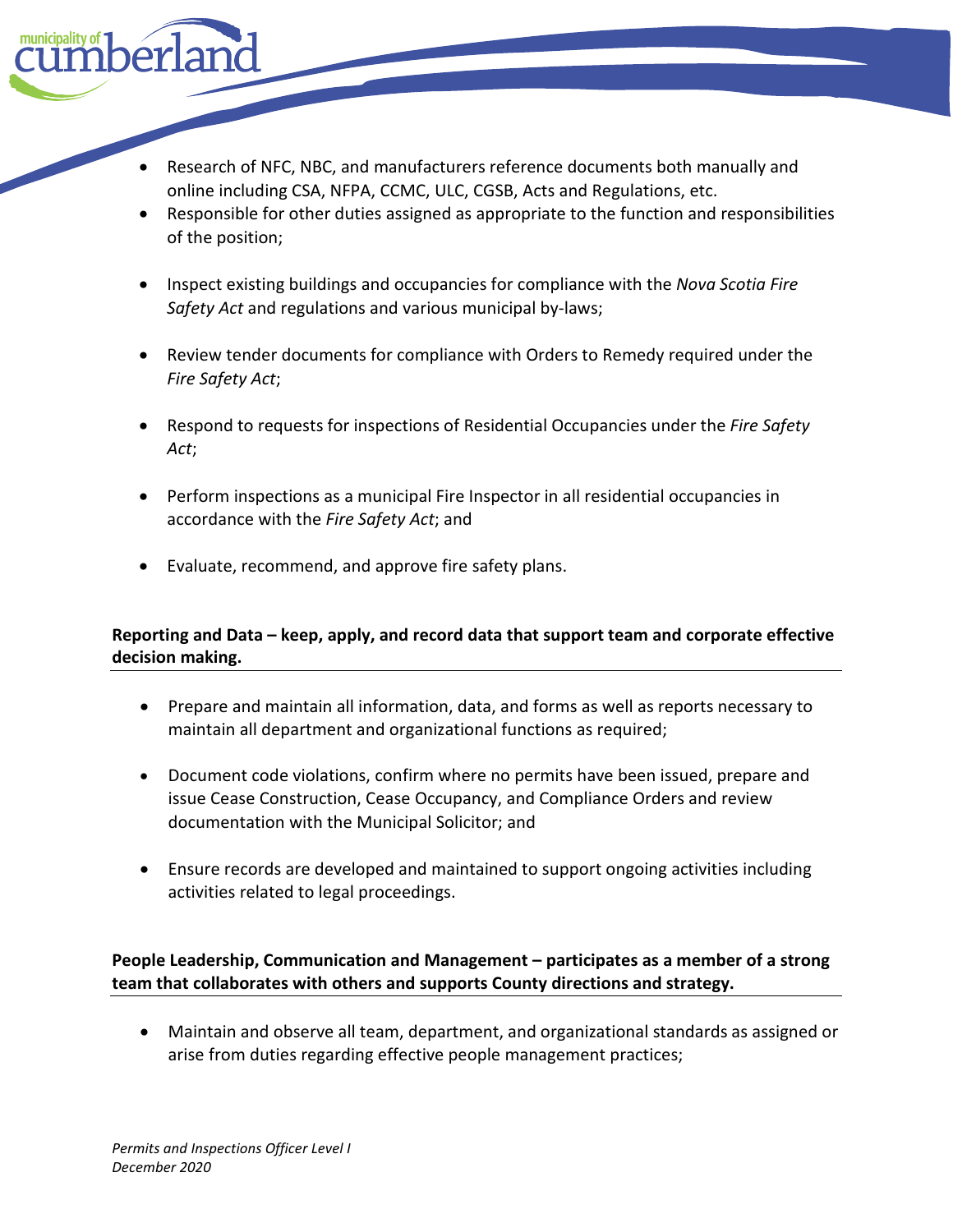- Provide aid to applicants in the completion of building, alteration, repair, demolition, and occupancy permits; obtains letters-of-undertaking from building designers based on particular skill set;
- Respond to public inquiries regarding permit applications and approval, inspection, and enforcement processes, building codes, regulations, and by-laws; and
- Execute work in a safe manner in accordance with organizational and other legislated policies, procedures, regulations, guidelines, and/or standards.

#### **Qualifications**

Certified Building Official I Diploma of Qualification as set out in the requirements of the Nova Scotia Training and Certification Board and be eligible to be a member of the Nova Scotia Building Officials Association (NSBOA). The Municipality is willing to provide training to become a Qualified Building Official I.

Level I Fire Inspector Certification as set out in the requirements of the Fire Inspectors Association of Nova Scotia (FIANS) (or willing to obtain certification within 12 months).

Obtain and maintain current membership and training as *Site Basic Inspector* in the Wood Energy Technology Transfer Inc. (WETT).

Valid Driver License with current Driver Abstract Report and Criminal Record Check.

Detailed and strong working knowledge of municipal bylaws and policies, Nova Scotia Building and Fire Codes and Nova Scotia *Fire Safety Act*.

Knowledge of associated construction approval departments and agencies as well as their related procedures and regulations.

Strong written and communication skills and knowledge of computer applications within a Windows environment with an emphasis on Microsoft Word, Excel, and PowerPoint.

Completion of Occupational Health and Safety courses as and when required by the Municipality.

Knowledge and understanding of common law principals including precedents resulting from court and regulatory body decisions are considered an asset.